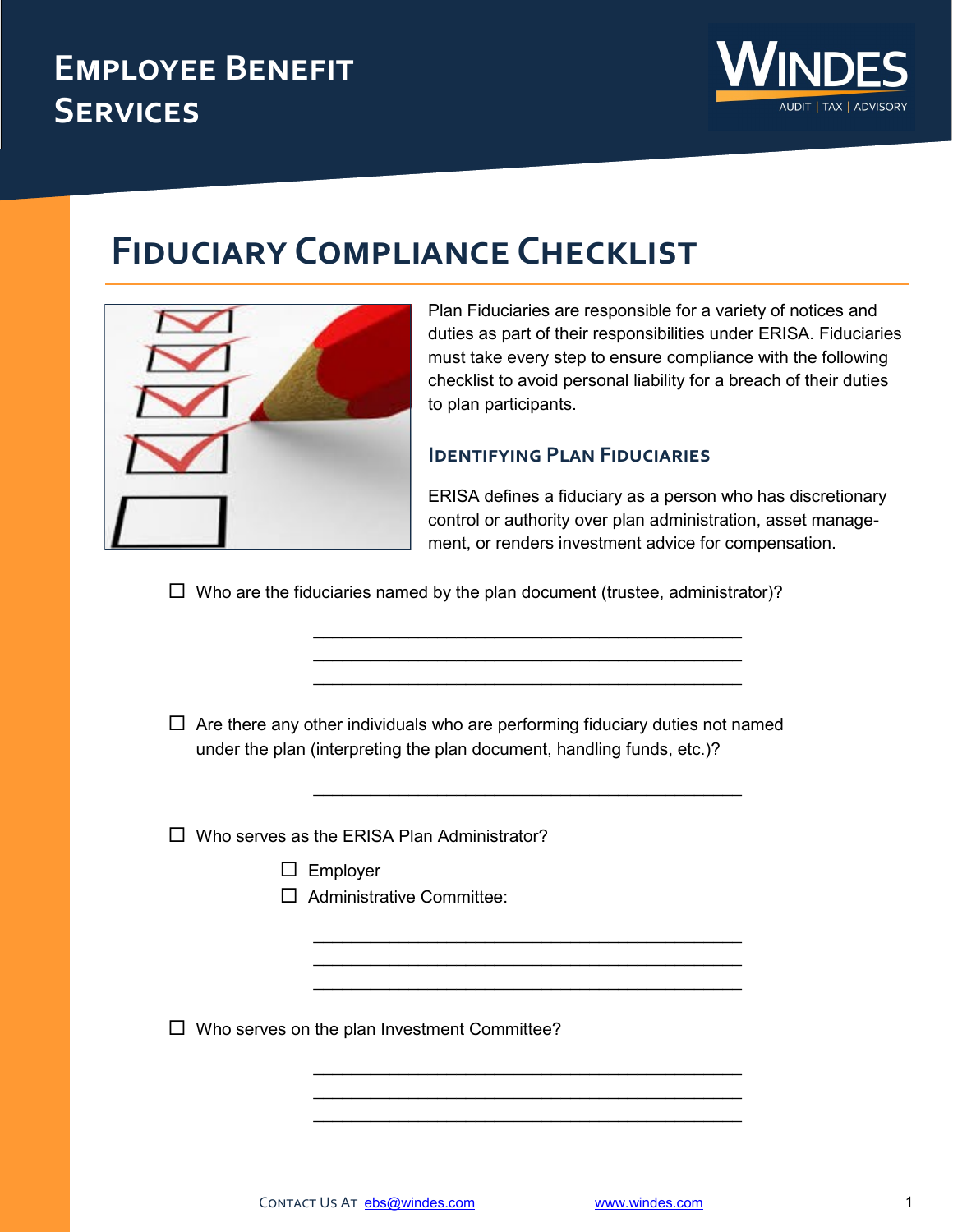#### **Identifying Plan Fiduciaries**

 $\Box$  List the ownership of the plan sponsor:

| Name <u>_________________________________</u>                       | Ownership % $\frac{1}{2}$ 2008. |  |  |
|---------------------------------------------------------------------|---------------------------------|--|--|
| Name                                                                | Ownership %                     |  |  |
| Name                                                                | Ownership %                     |  |  |
| $\Box$ Does the plan sponsor (or any owner) own any other entities? |                                 |  |  |
| $\Box$ Are there any affiliated companies?                          |                                 |  |  |
| $\Box$ Have there been any mergers or acquisitions?                 |                                 |  |  |
| $\Box$ Are there any other retirement plans?                        |                                 |  |  |
| $\Box$ Are there any employees who are related to the owners?       |                                 |  |  |
|                                                                     |                                 |  |  |

 $\Box$  Does any owner's spouse own a separate business?

If the answers to any of these questions are affirmative, there may be coverage issues related to controlled or affiliated group status.

## **Plan Document Issues**

 $\Box$  What is the form of the plan document:

- $\Box$  Prototype
- $\Box$  Volume submitter
- $\Box$  Individually designed
- $\Box$  Did the Plan Sponsor obtain an IRS determination letter?
	- $\Box$  If yes, date of latest letter  $\Box$

 $\Box$  If no, date of master prototype or volume submitter letter  $\Box$ 

- $\Box$  Has the plan and Summary Plan Description (SPD) been restated once every 5 years?
- $\Box$  Have all interim amendments since the last restatement been timely adopted?
- $\Box$  Are the plan fiduciaries familiar with the plan provisions regarding eligibility, contributions, loans, distributions, and investments?
- $\Box$  Is the plan being operated consistent with the plan provisions?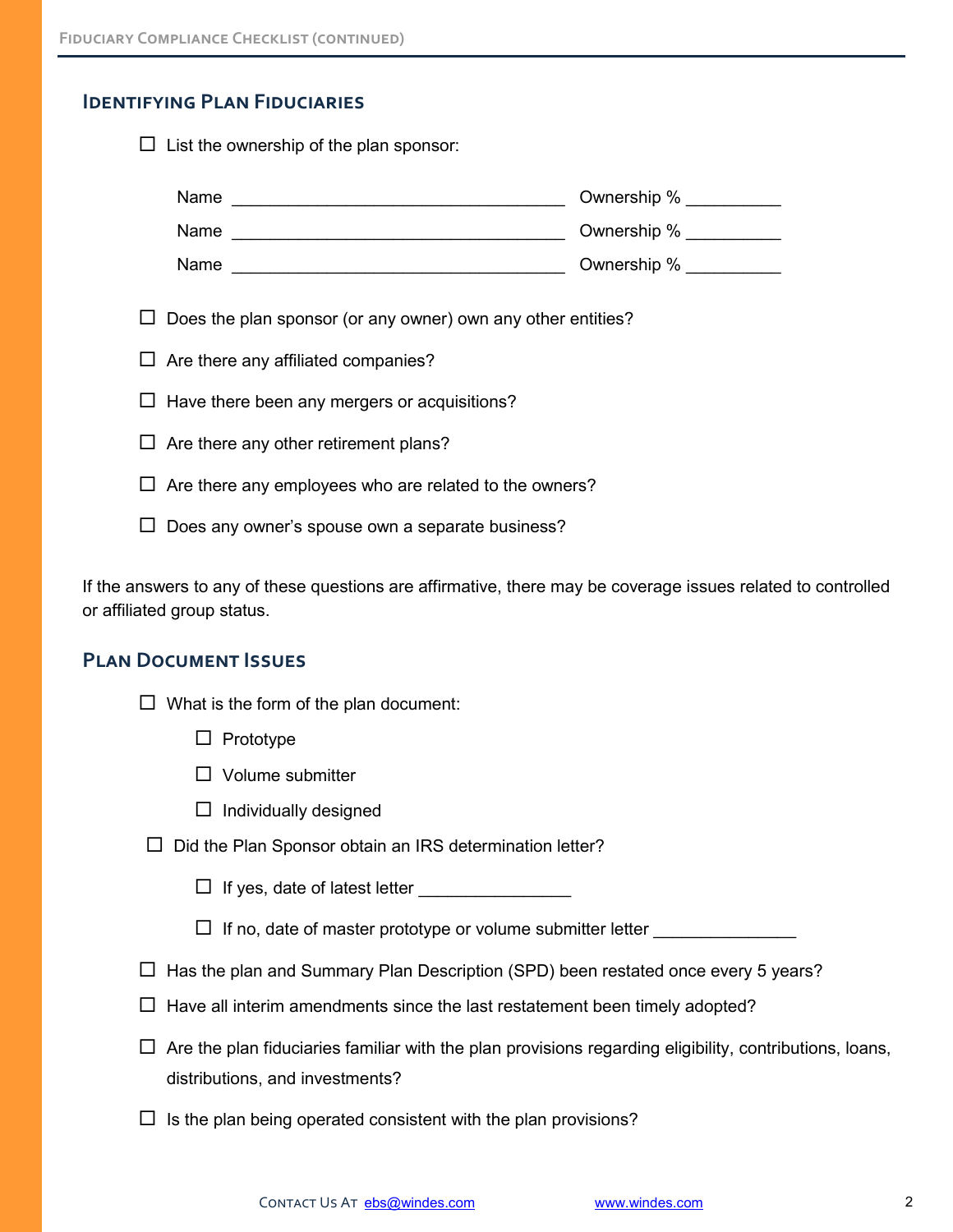|                     | $\Box$ Has the plan ever submitted a Voluntary Compliance Program (VCP) Application?                                                                                                                                                                                                                                   |
|---------------------|------------------------------------------------------------------------------------------------------------------------------------------------------------------------------------------------------------------------------------------------------------------------------------------------------------------------|
|                     | $\Box$ If yes, identify the issue and date of compliance statement:                                                                                                                                                                                                                                                    |
|                     |                                                                                                                                                                                                                                                                                                                        |
|                     |                                                                                                                                                                                                                                                                                                                        |
|                     |                                                                                                                                                                                                                                                                                                                        |
|                     | $\Box$ Has the sponsor distributed an SPD to each participant within 90 days of their plan eligibility?                                                                                                                                                                                                                |
|                     | $\Box$ For any plan amendment or policy change, has a Summary of Material Modification been<br>provided to each participant?                                                                                                                                                                                           |
| <b>PLAN FILINGS</b> |                                                                                                                                                                                                                                                                                                                        |
|                     | $\Box$ Is the plan current with all Form 5500, Form 5330, and SSA filings?                                                                                                                                                                                                                                             |
|                     | $\Box$ If not, has the sponsor used the DFVC program for any late filings?                                                                                                                                                                                                                                             |
|                     | $\Box$ Is the plan claiming ERISA 404(c) compliance for all or part of the plan?                                                                                                                                                                                                                                       |
|                     | $\Box$ Are there any unusual items on the Form 5500 that may be a red-flag for audit (outside loans,<br>hard to value assets, more than 20% of assets in any investment)?                                                                                                                                              |
|                     | $\Box$ Does the plan have more than 100 participants? An independent audit may be required.                                                                                                                                                                                                                            |
|                     | <b>BONDING REQUIREMENTS</b>                                                                                                                                                                                                                                                                                            |
|                     | $\Box$ Is the plan sufficiently bonded? ERISA requires plan fiduciaries to be bonded for no less than<br>10% of the fair market value of the plan assets (up to a maximum of \$500,000). Such Surety<br>(or Fidelity) Bonds can be separate instruments or riders on the plan sponsor's overall insurance<br>coverage. |
|                     | Amount of Bond                                                                                                                                                                                                                                                                                                         |

| Amount of Bond           |  |
|--------------------------|--|
| Carrier                  |  |
| <b>Named Fiduciaries</b> |  |
|                          |  |

 $\overline{\phantom{a}}$  , and the set of the set of the set of the set of the set of the set of the set of the set of the set of the set of the set of the set of the set of the set of the set of the set of the set of the set of the s

- $\square$  Does the plan hold more than 5% of total assets outside of a bank or investment account? Department of Labor regulations require additional bonding on the amount of "non-qualifying" assets to avoid a required audit.
- $\Box$  Fiduciary insurance (different from the ERISA bond) is available to personally insure plan fiduciaries against claims for breach of fiduciary duty.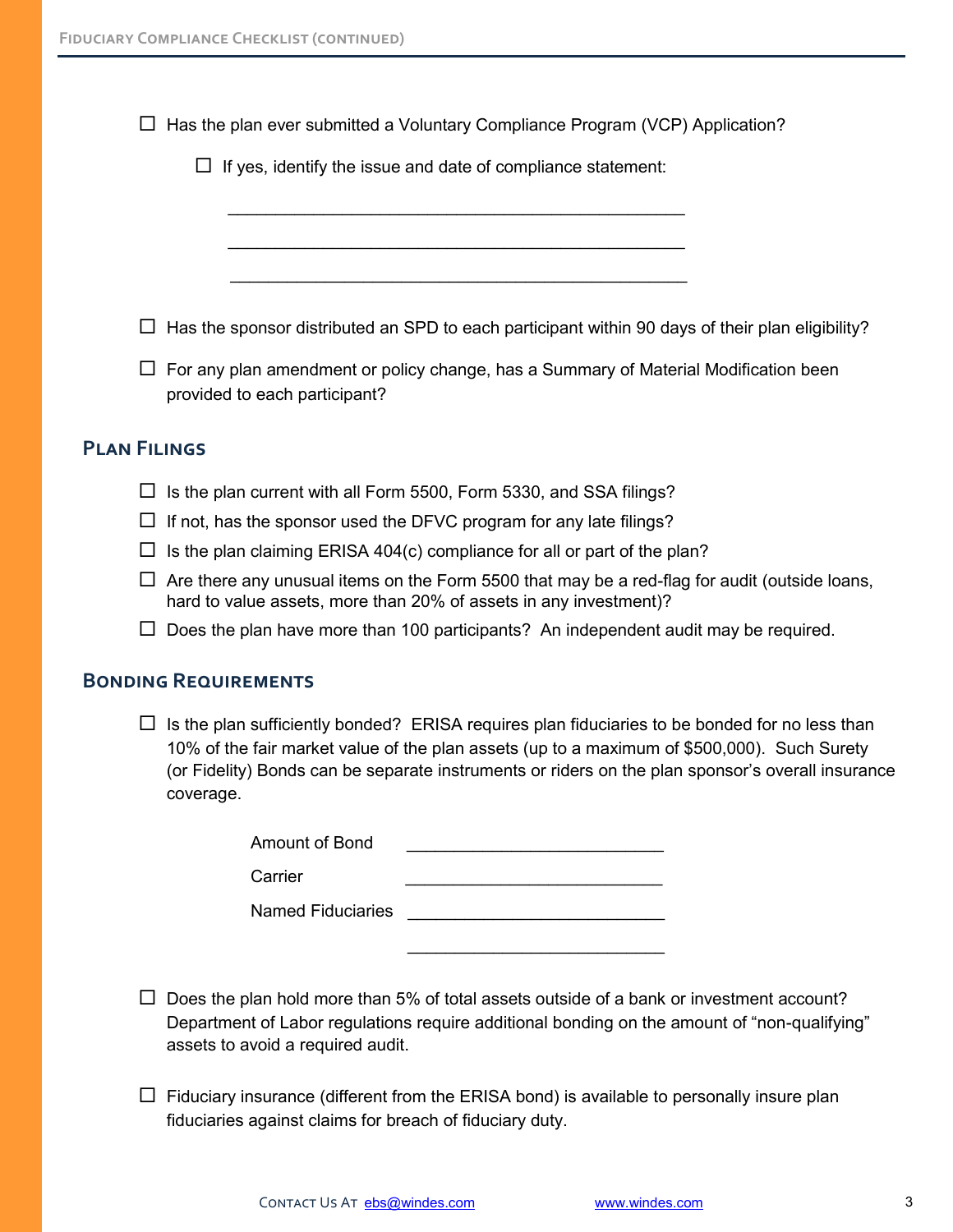# **Participant Contributions**

- $\Box$  Are amounts withheld from pay (salary deferrals and loan payments) being deposited into the plan as soon as possible after payroll?
- $\Box$  If a small plan (under 100 participants), are deposits being made within seven business days after the payroll date?
- $\Box$  If a large plan, are deposits being made within a few days of each payroll?
- $\Box$  If not, has the plan submitted a Voluntary Fiduciary Compliance (VFC) application?

#### **Participant Loans**

- $\Box$  Does the plan permit loans?
- $\Box$  Is there a loan policy to set loan parameters?
- $\Box$  Are all loans being repaid through payroll deduction?
- $\Box$  Has the participant consented to the payroll withholding of loan payments?
- $\Box$  Are loans treated as a segregated asset or part of the investment pool?
- $\Box$  What is the application procedure for a participant loan?
- $\Box$  Is someone determining that the requested loan is within the statutory limits?
- $\Box$  Have participants been informed of any loan processing or maintenance fees?
- $\Box$  Are the fiduciaries familiar with the loan default procedures?

#### **Plan Distributions**

- $\Box$  Are in-service distributions permitted? Under what circumstances?
- $\Box$  Are hardship distributions allowed? What are the requirements for hardship?
- $\Box$  What are the procedures (notification, calculation, approval) for severance distributions?
- $\Box$  Do Joint and Survivor rules apply to the plan? If yes, is spousal consent obtained on all distributions and loans in excess of \$5,000?
- $\Box$  What is the plan's "cash-out" limit for distributions?
- $\Box$  Are separate distribution conditions applicable to rollover accounts?
- $\Box$  Is the plan complying with required minimum distribution requirements?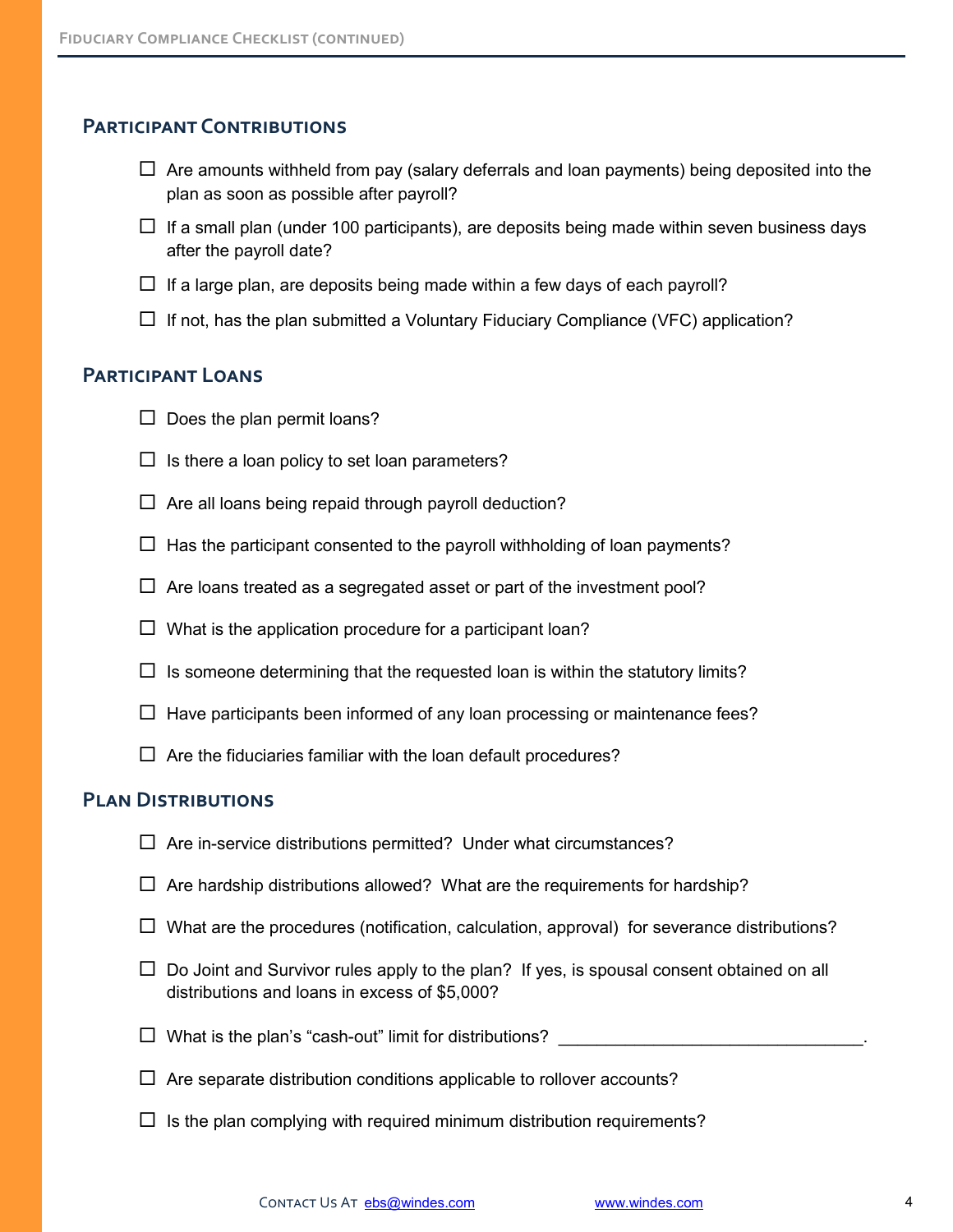- $\Box$  Who is responsible for remitting tax withholding on distributions?
- $\Box$  How does the plan deal with lost or non-responsive participants?

#### **Plan Investments and Asset Management**

- $\Box$  Are plan investments pooled or participant-directed?  $\Box$
- $\Box$  Does the plan engage one or more money managers or registered investment advisors (RIAs)?
- $\Box$  Have any appointed advisors agreed to be fiduciaries under ERISA?
- $\square$  Does the plan have a written investment policy statement (IPS)?
- $\Box$  Does the plan have an investment committee?
- $\Box$  Do the plan fiduciaries meet regularly to review the investments and performance against IPS benchmarks?
- $\Box$  Are minutes or notes kept of all meetings?
- $\Box$  If participant-directed:
	- $\Box$  What is the process for determining additions or deletions to the investments being offered to participants?
	- $\Box$  Is the plan in compliance with ERISA 404(c) by allowing participants to exercise control over their accounts and allowing them to choose from a broad range of investments as how to invest their accounts?
	- $\Box$  Does the plan have a Qualified Default Investment Alternative (QDIA) for those who have not made an investment election?
- $\Box$  Do the plan investments follow the Department of Labor guidelines for prudence and diversification?
- $\Box$  Does the plan hold any investments whose value is not readily determinable?
- $\Box$  If yes, have the fiduciaries obtained an independent appraisal of such assets or taken other measures to determine fair market value at the plan's valuation date?

#### **Fee Disclosures**

- $\Box$  Has the plan received written fee disclosure information from all vendors on an annual basis?
- $\Box$  If not, has the plan sponsor terminated those services as required by regulations?
- $\Box$  Have the plan fiduciaries determined whether fees charged for services are reasonable? Has this determination been documented?
- $\Box$  For investment fees, have the fiduciaries performed a benchmarking analysis of the fund investments and offerings?